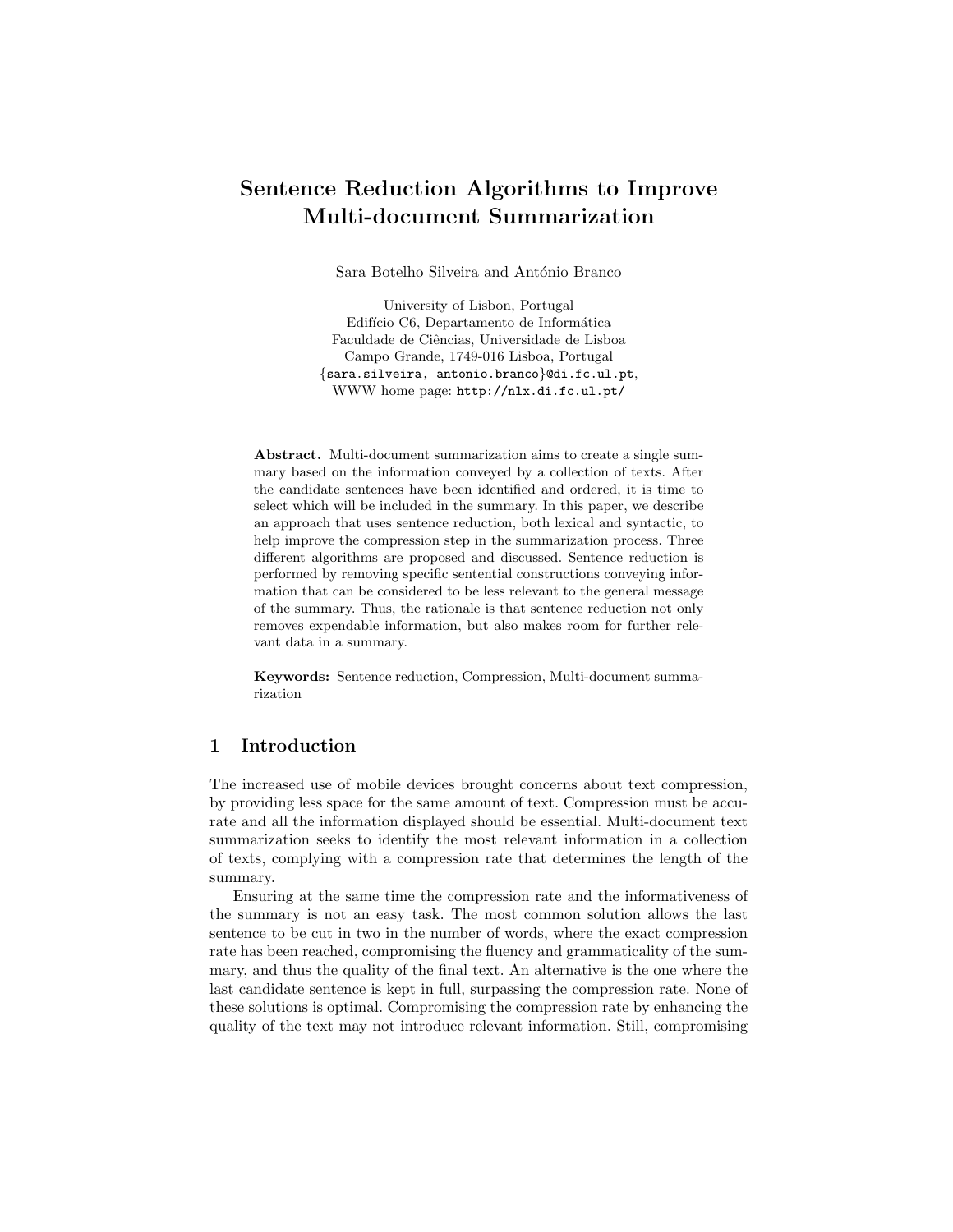the quality of the text can be troublesome for a user wanting to make use of the summary.

Given this, our proposal is to use sentence reduction to compress the extracted sentences down to their main content only, so that more information can fit into the summary, producing a more informative text. After the summarization process has determined the most significant sentences, sentential structures, that are less essential to figure in the summary's short space, can be removed.

The rationale behind using sentence reduction in a summarization context is twofold. On the one hand, it removes expendable information, generating a simpler and easier to read text. On the other hand, it allows the addition of more individual (reduced) sentences to the summary, that otherwise have not been included. Experiments made with human users [1] have shown that reduction indeed helps to improve the summaries produced.

Note that, sentence reduction is also referred in the literature as sentence compression. In this work, the expression "sentence reduction" is used to define "sentence compression", in order to distinguish it from "compression" itself. We name "compression" as the step that follows reduction in the summarization process, where the sentences identified as the most relevant ones are selected, based on a predefined compression rate, thus compressing the initial set of sentences contained in the collection of texts submitted as input.

At this point, consider the following list of sentences that can be part of the summary:

1. EU leaders signed a new treaty to control budgets on Friday.

2. Only Britain and the Czech Republic opted out of the pact, signed in Brussels at a summit of EU leaders.

3. UK Prime Minister David Cameron, who with the Czechs refused to sign it, said his proposals for cutting red tape and promoting business had been ignored.

4. The countries signed up to a promise to anchor in their constitutions – if possible – rules to stop their public deficits and debt spiralling out of control in the way that led to the eurozone crisis.

5. The treaty must now be ratified by the parliaments of the signatory countries.

This list contains 105 words. However, a compression rate of 80% of the original text states that the summary must only contain 84 words. As the sum of the words of the three first sentences (57 words) does not meet the desired total number of words for the summary, the fourth sentence is also added. Yet, by adding the fourth sentence, the summary makes up 92 words, so the total number of words defined by the compression rate has been surpassed in 9 words. The first option would be to cut the last nine words of the last sentence. That would produce an incorrect sentence.

There are particular constructions that can be removed from these sentences making room for the inclusion of more relevant information. Appositions, parenthetical phrases and relative clauses are examples of those constructions. Consider, for instance, the following expressions candidates for removal: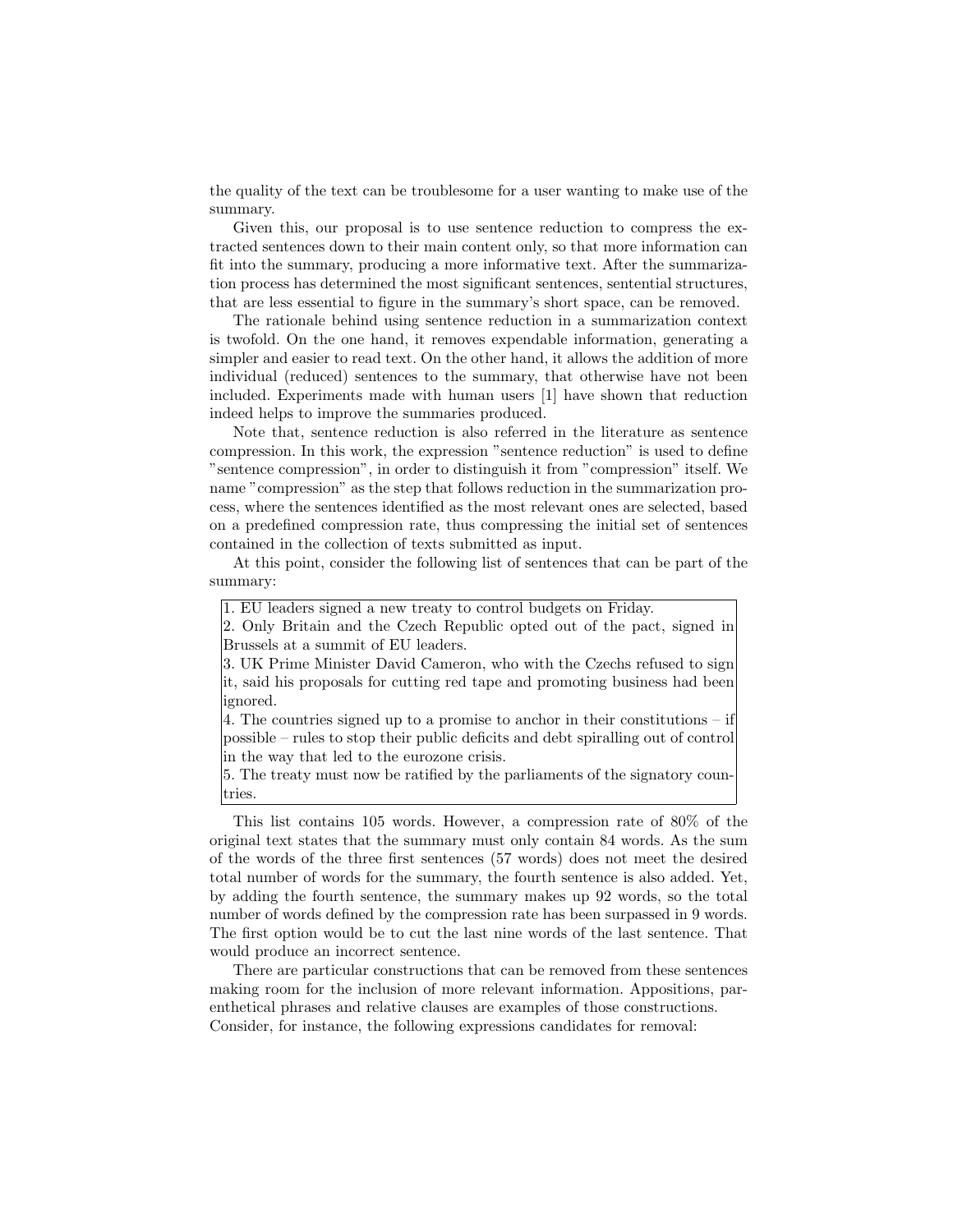- $-$  The parenthetical phrase: signed in Brussels at a summit of EU leaders
- $-$  The relative clause: who with the Czechs refused to sign
- The parenthetical phrase: if possible

These expressions sum a total of 18 words. The last sentence that has not been added to the summary sums a total of 13 words. So, if all these expressions were removed from the sentences, we would have been able to include in the summary the last sentence. Otherwise that sentence would not be included in the final text, despite being relevant to the overall informativeness of the summary.

The summary, in which sentences have been simplified, contains 84 words and is shown below:

EU leaders signed a new treaty to control budgets on Friday. Only Britain and the Czech Republic opted out of the pact. UK Prime Minister David Cameron said his proposals for cutting red tape and promoting business had been ignored. The countries signed up to a promise to anchor in their constitutions rules to stop their public deficits and debt spiraling out of control in the way that led to the eurozone crisis. The treaty must now be ratified by the signatory countries' parliaments.

In a pilot study [2], Lin showed the potential of sentence reduction to improve a multi-document summarization system, using a noisy-channel model approach. Also, [3] used a machine learning approach to perform sentence extraction and compression for multi-document summarization, which proved to be effective in improving the quality of the summaries produced.

In a different perspective, [4] demonstrated that "a hybrid approach to sentence compression – explicitly modeling linguistic knowledge – rather than a fully data-driven approach" is the better way to perform sentence reduction.

As shown in the summary, it is possible to produce a summary containing the maximum relevant information conveyed by the original collection of texts. Hence, this summary can be a comprehensible and fluent one.

Thus, this work uses an hybrid approach by combining a statistical parser, that was trained on a specific corpus, with linguistic rules designed based on the output of the parser, defining the structure of the phenomena taken into account in this procedure.

Sentence reduction condenses, then, the initial summary, in order to produce a new text containing simpler, more precise and more concise sentences, and conveying only the essential information.

This paper is organized as follows: Section 2 reports the related work; Section 3 overviews the summarization process; Section 4 details the algorithms experimented in the context of sentence reduction; Section 5 describes a pilot study involving the three algorithms; Section 6 argues about the pros and cons of each algorithm; and, finally, in Section 7, some final conclusions are drawn.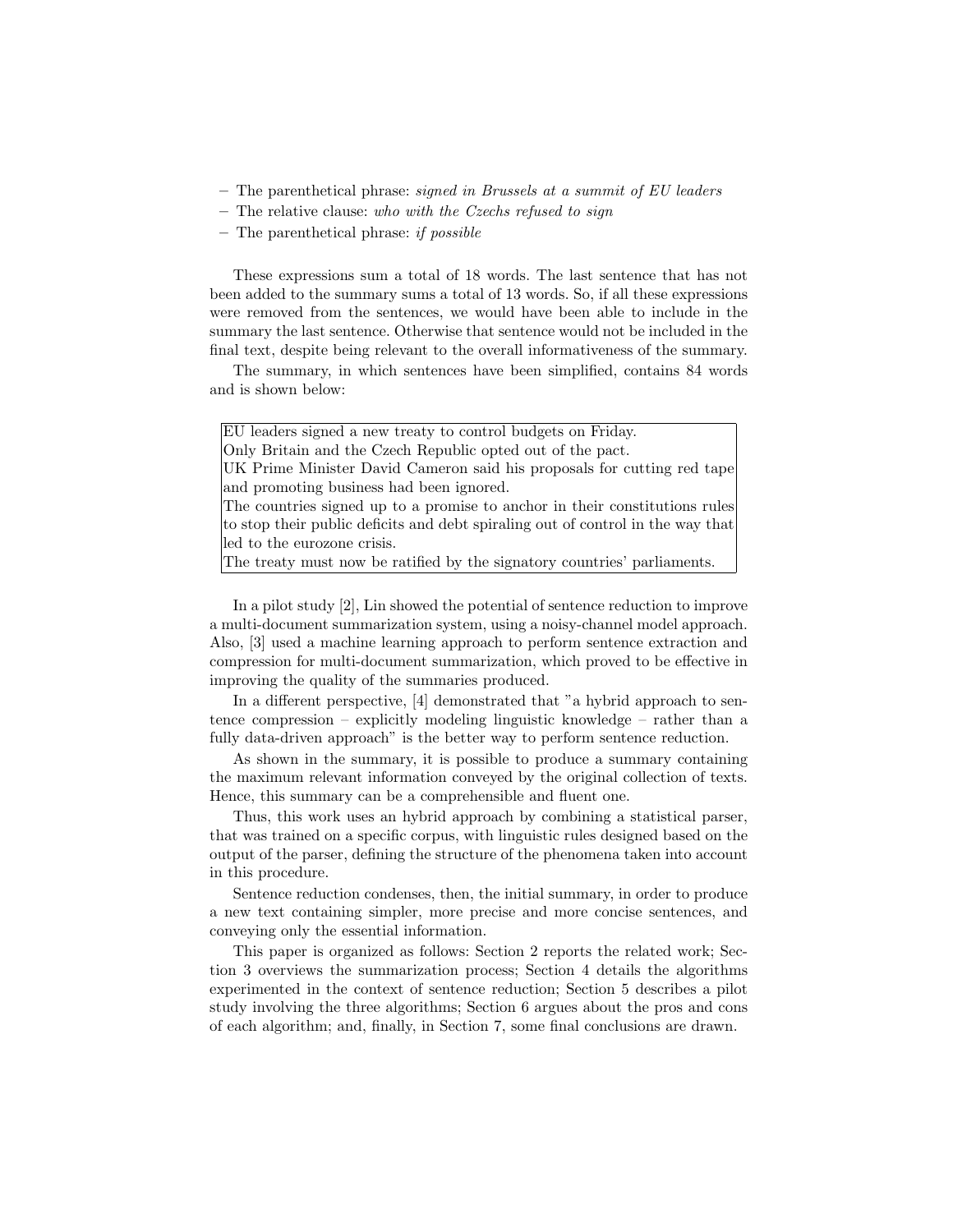# 2 Related Work

Text simplification is an Natural Language Processing (NLP) task that aims at making a text shorter and more readable by simplifying its sentences structurally, while preserving as much as possible the meaning of the original sentence. This task is commonly addressed in two ways: lexical and syntactic simplification. Lexical simplification involves replacing infrequent words by their simpler more common and accessible synonyms. Syntactic simplification, in turn, includes a linguistic analysis of the input texts, that produces detailed tree-structure representations, over which transformations can be made [5]. Syntactic simplification can also be named after sentence reduction.

Previous works ([6] and [7]) have focused on syntactic simplification, targeting specific types of structures identified using rules induced through an annotated aligned corpus of complex and simplified texts.

[8] used simplification in a single-document summarizer, by performing operations, based on the analysis of human abstracts, that remove inessential phrases from the sentences. [9] remove appositives and relative clauses in a preprocessing phase of a multi-document summarization process. Another proposal is the one of [10], that combine a simplification method, that uses shallow parsing to detect lexical cues that trigger phrase eliminations, with an HMM sentence selection approach, to create multi-document summaries.

Closer to our work is the work of [11], in which sentence simplification is applied together with summarization. However, they used simplification to improve content selection, that is, before extracting sentences to be summarized. Their simplification system is based on syntactic simplification performed using hand-crafted rules that specify relations between simplified sentences.

[12] applied sentence compression techniques to multi-document summarization, using a parse-and-trim approach to generate headlines for news stories. Constituents are removed iteratively from the sentence parse tree, using rules that perform lexical simplification – by replacing temporal expressions, preposed adjuncts, determiners, conjunctions, modal verbs –, and syntactic simplification – by selecting specific phenomena in the parse tree.

A different approach was used by [13], that experimented a tree-to-tree transduction method for sentence compression. They trained a model that uses a synchronous tree substitution grammar, which allows local distortions of a tree topology, used to capture structural mismatches between trees.

A word graph method, to create a single simplified sentence of a cluster of similar or related sentences, was used by [14]. Considering all the words in these related sentences, a directed word graph is built by linking word A to word B through an adjacency relation, in order to avoid redundancy. This method was used to avoid redundancy in the summaries produced.

[15] proposed a text summarization system that combines textual entailment techniques, to detect and remove information, with term frequency metrics used to identify the main topics in the collection of texts. In addition, a word graph method is used to compress and fuse information, in order to produce abstract summaries.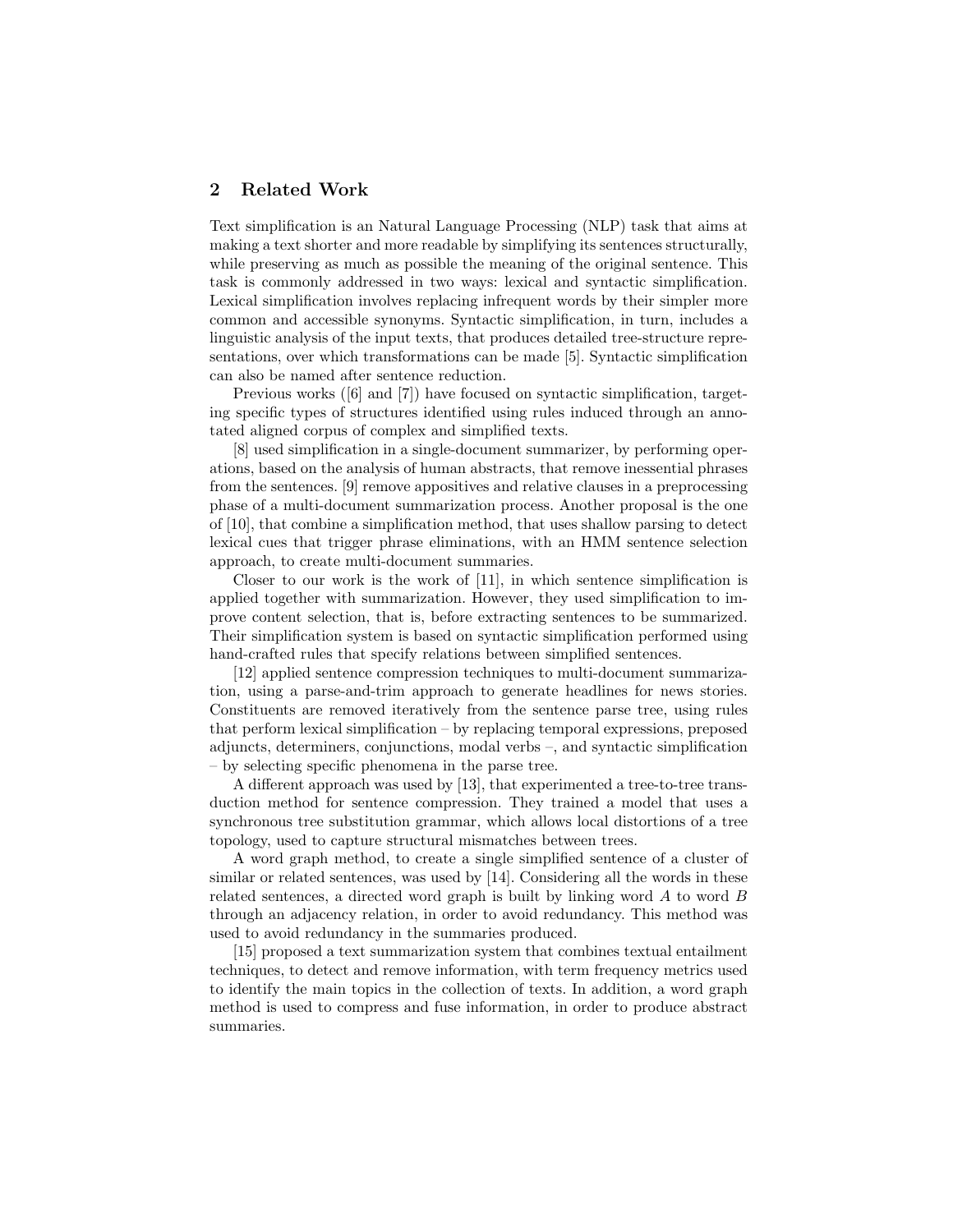More recently, [16] investigated the usage of a machine translation technique to perform sentence simplification. They created a method for simplifying sentences by using Phrase Based Machine Translation, along with a re-ranking heuristic based on dissimilarity. Then, they trained it on a monolingual parallel corpus, and achieved state-of-the-art results.

Finally, [17] proposed new semantic constraints, to perform sentence compression. These constraints are based on semantic roles, in order to directly capture the relations between a predicate and its arguments.

# 3 Summarization process

The system used is an extractive multi-document summarizer that receives a collection of texts in Portuguese and produces highly informative summaries.

Summarization is performed by means of two main phases executed in sequence: clustering by similarity and clustering by keywords. Aiming to avoid redundancy, sentences are clustered by similarity, and only one sentence from each cluster is selected. Yet, the keyword clustering phase seeks to identify the most relevant content within the input texts. The keywords of the input texts are retrieved and the sentences that are successfully grouped to a keyword cluster are selected to be used in the next step of the process. Furthermore, each sentence has a score, which is computed using the  $tf$ -idf (term frequency – inverse document frequency) of each sentence word, smoothed by the number of words in the sentence. This score defines the relevance of each sentence and it is thus used to order all the sentences. Afterwards, the reduction process detailed in Section 4 is performed, producing the final summary. A detailed description of this extractive summarization process can be found in [18].

### 4 Sentence reduction

In this work, reduction is performed together with compression.

Firstly, from the original input list of sentences, a new list is created, by selecting one sentence at the time, until the total number of words in the list surpasses the maximum number of words determined by the compression rate.

Afterwards, sentences are reduced by removing the expendable information in view of the general summarization purpose. There are a number of structures that can be seen as containing "elaborative" information about the content already expressed.

Due to the fact that reduction removes words from the sentence, once sentences have been reduced, new sentences are added to the list of sentences to achieve the maximum number of words of the summary once again. Those newly added sentences are then reduced. This process is repeated while the list is changed or if the compression rate has not been meet.

Sentence reduction algorithms can consider many structures. These structures are described in Section 4.1. Afterwards, the algorithms that perform sentence reduction are discussed in Section 4.2.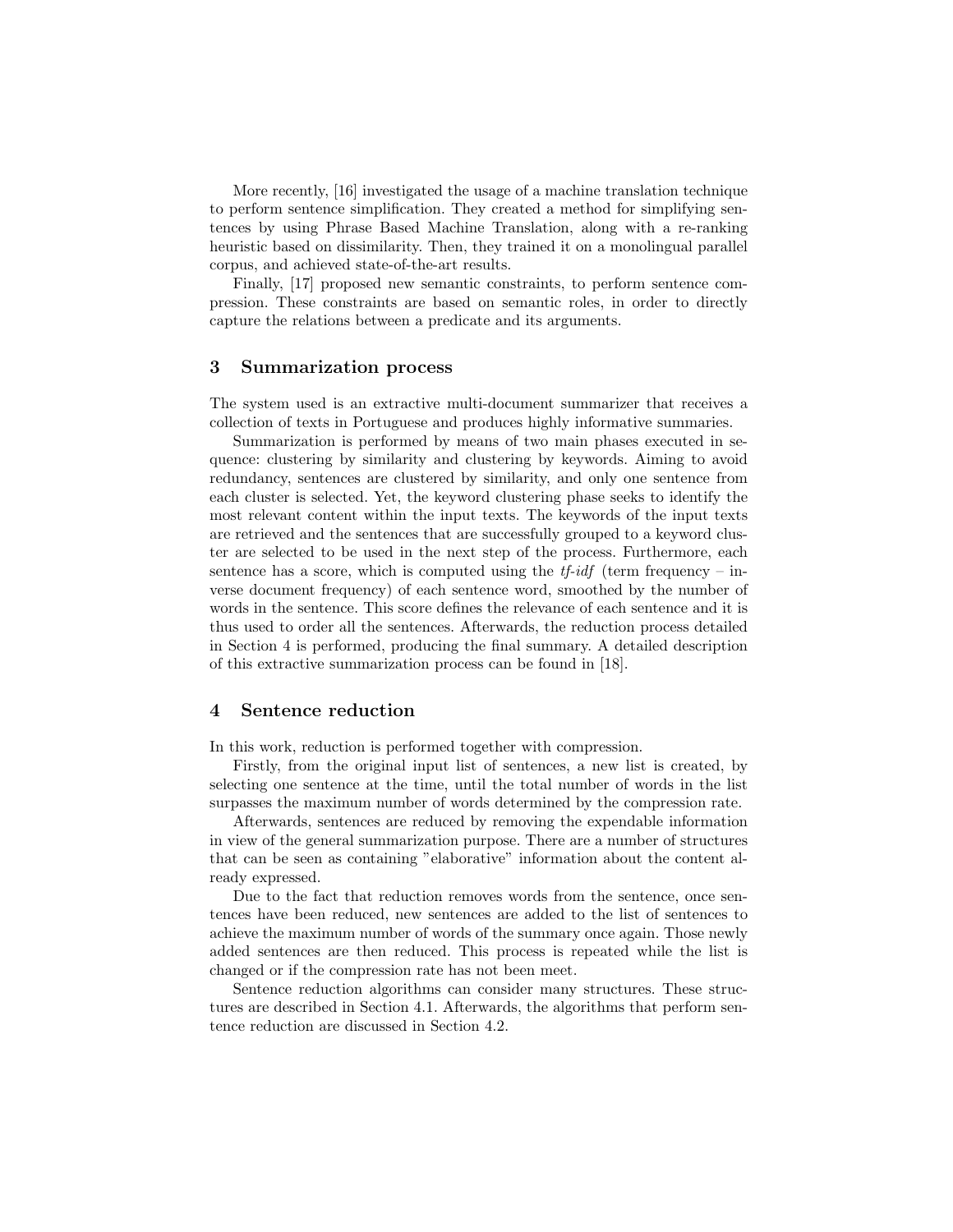#### 4.1 Targeted structures

Different structures for different algorithms are targeted. At most six types of structures can be targeted:

- Appositions;
- Adjectives;
- Adverbs or adverb phrases;
- Parentheticals;
- Relative clauses;
- Prepositional phrases;

Appositions are noun phrases that describe, detail or modify its antecedent (also a noun phrase). The following sentence contains a an apposition (in bold).

#### original sentence:

José Sócrates, primeiro-ministro, e Jaime Gama querem cortar os salários dos seus gabinetes.

José Sócrates, the Prime Minister, and Jaime Gama want to cut the salaries of their offices.

simplified sentence:

José Sócrates e Jaime Gama querem cortar os salários dos seus gabinetes. José Sócrates and Jaime Gama want to cut the salaries of their offices.

Adjectives qualify nouns or noun phrases, thus being structures prone to be removed. The following sentence contains an adjective (in bold).

original sentence: O palco tem um pilar central, com 50 metros de altura. The stage has a central pillar, 50 meters high. simplified sentence: O palco tem um pilar, com 50 metros de altura. The stage has a pillar, 50 meters high.

Adverbs or adverb phrases are considered differently whether they appear in a noun or in a verb phrase, due to the usage of the adverbs of negation, which typically precede the verb. The adverbs appearing in a verb phrase are handled differently, to avoid removing negative adverbs and modifying the meaning of the sentence. The following sentence contains an adverb phrase (in bold).

original sentence: José Sócrates chegou **um pouco** atrasado ao debate. José Sócrates arrived a little late to the debate. simplified sentence: José Sócrates chegou atrasado ao debate. José Sócrates arrived late to the debate.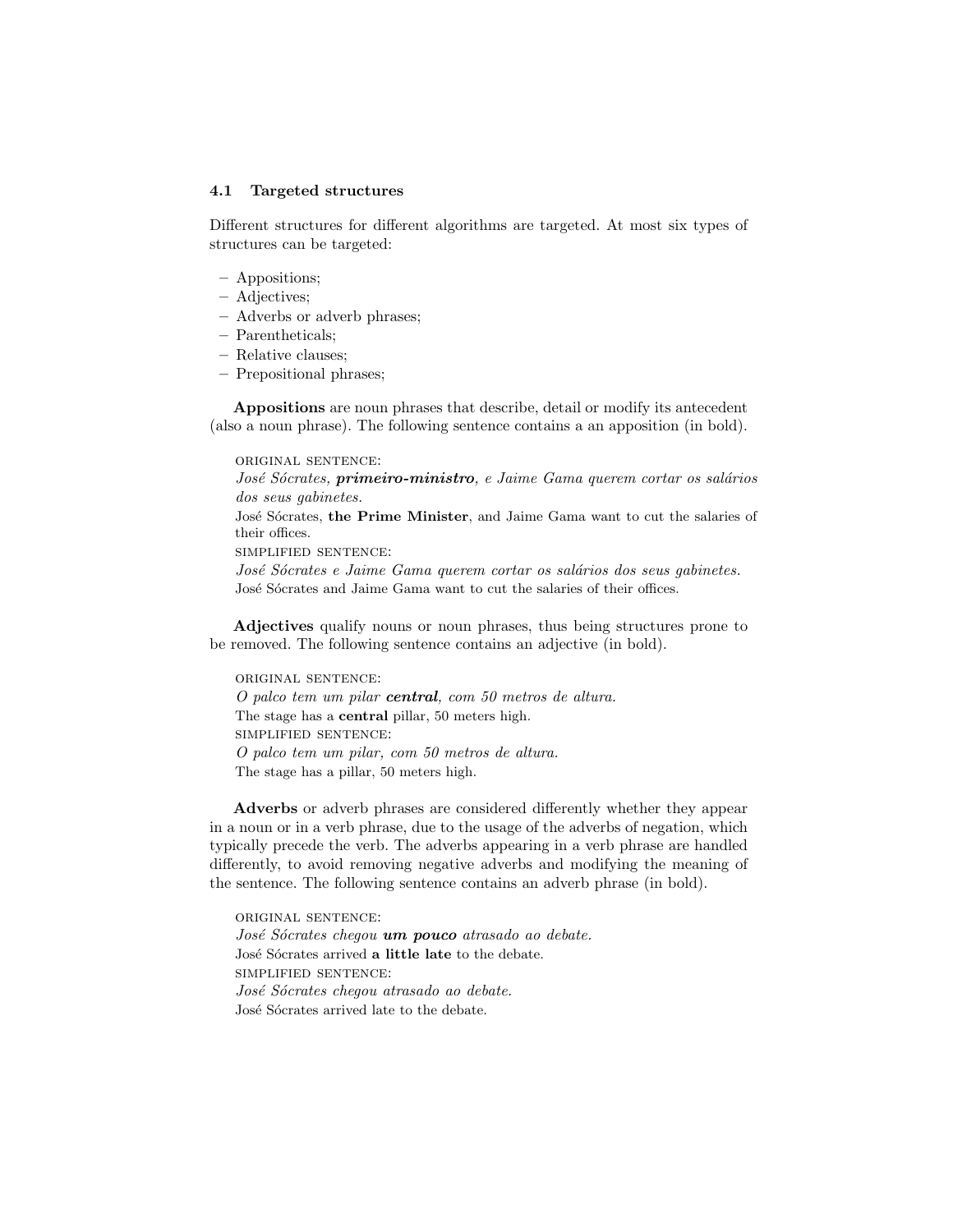Parenthetical phrases are phrases that explain or qualify other information being expressed. The following sentence contains a parenthetical phrase (in bold).

original sentence:

O Parlamento aprovou, por ampla maioria, a proposta. The Parliament approved by large majority the proposal. simplified sentence: O Parlamento aprovou a proposta. The Parliament approved the proposal.

Relative clauses are clauses that modify a noun phrase. They have the same structure as appositions, differing in the top node. The following sentence contains a relative clause (in bold).

original sentence:

O Parlamento aprovou a proposta, que reduz os vencimentos dos deputados.

The Parliament approved the proposal, which reduces the salaries of deputies. simplified sentence:

O Parlamento aprovou a proposta.

The Parliament approved the proposal.

Prepositional phrases are phrases that modify nouns and verbs, indicating various relationships between subjects and verbs. They are used to include additional information within sentences. The following sentence contains a prepositional phrase (in bold).

original sentence: No Médio Oriente, apenas Israel saudou a operação. In the Middle East, only Israel welcomed the operation. simplified sentence: Apenas Israel saudou a operação. Only Israel welcomed the operation.

In order to perform sentence reduction, a parse tree is created for each sentence, using a constituency parser for Portuguese [19]. The structures prone to be removed are identified in the tree using Tregex [20], a utility for matching patterns in trees. Tregex takes a parse tree and a regular expression pattern. It, then, returns a subtree of the initial tree which top node meets the pattern.

After identifying the subtrees representing each structure, these subtrees are replaced by null trees in the original sentence parse tree, removing its content and generating a new tree without the identified structure.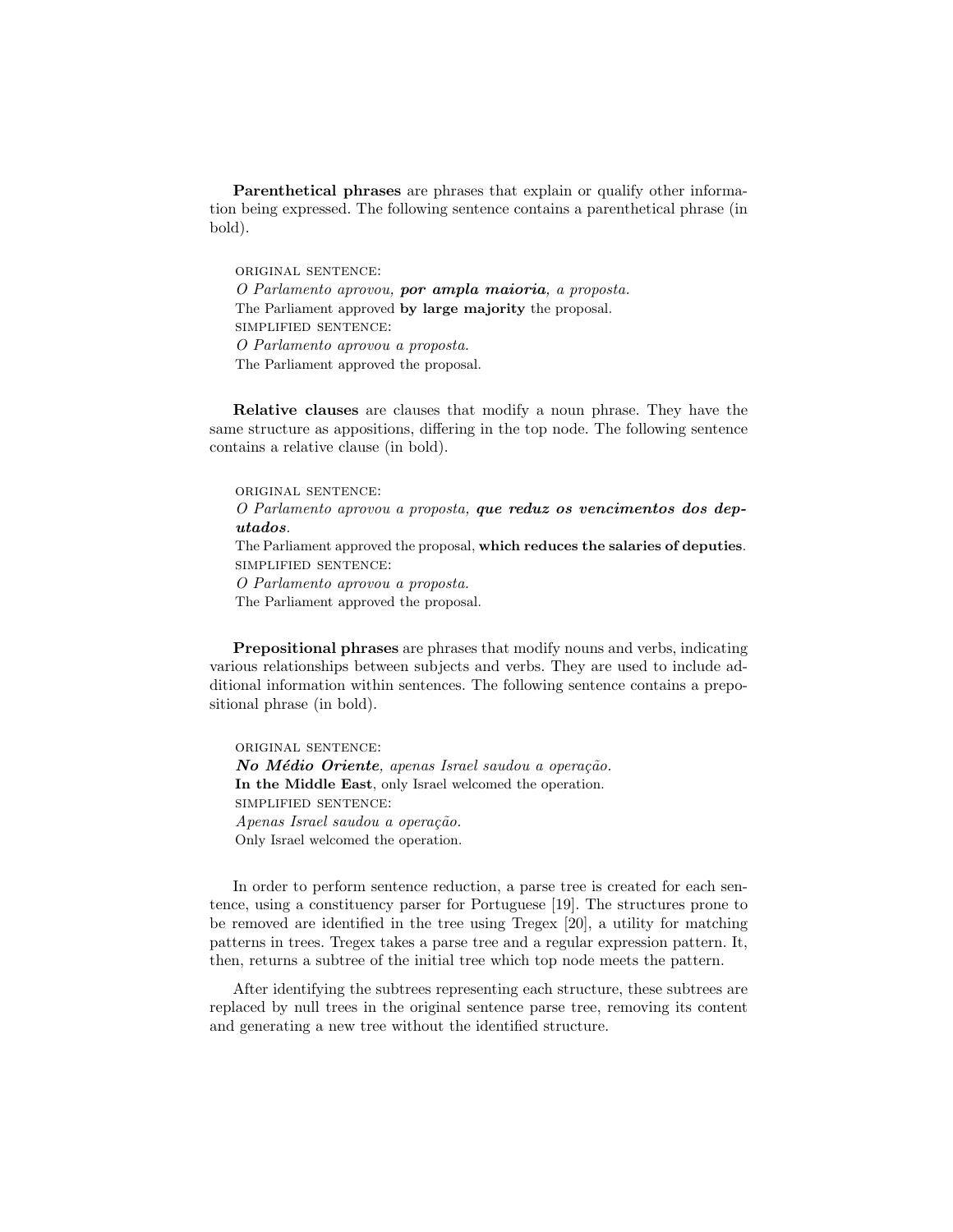#### 4.2 Algorithms

There were several algorithms that were experimented for sentence reduction. This section describes three of them: main clause, blind removal, and best removal. These algorithms differ not only in the structures that are removed, but also on the way those are removed. All these algorithms take a collection of sentences and return them reduced. The targeted structures are identified. Afterwards, reduced sentences are created by applying the algorithm that combines the removal of those structures.

The final step of the algorithm determines if the new reduced sentence can replace the former sentence, based on a specific criteria that takes into account the sentence score. In the summarization context, the sentence score defines the sentence relevance in the complete collection of sentences found in the input texts. This score is then a measure of informativeness. It states whether a sentence is important in the context of all the sentences in the texts to be summarized. Likewise, the score of a reduced sentence determines its informativeness.

The algorithms proposed in this work are described below. Thereafter, their pros and cons are discussed.

Main clause. This is a two step algorithm. First, the main clause of the sentence is identified. In this phase, other than the next, the desired subtree is selected, ignoring the other subtrees of the main tree. Consider the following sentence:

No Médio Oriente, apenas Israel saudou a operação. In the Middle East, only Israel welcomed the operation.

The main clause of this sentence is:

Apenas Israel saudou a operação. Only Israel welcomed the operation.

The expression "No Médio Oriente" is ignored, since it is not part of the main clause (in bold). The original sentence is replaced by the reduced one, in which further reduction rules are applied. In this step, clauses in a SVO structure are considered. If the sentence is not in this format, the whole original sentence is used.

After the main clause has been obtained, it is used to identify the structures to be removed. The subtrees of the structures are identified in the sentence parse tree. Five types of structures are targeted: appositions, adjectives, adverbs, parenthetical phrase, and relative clauses. In fact, this first step removes the previously mentioned prepositional phrases, since those are typically the structures used in a sentence before its main clause. So that, prepositional phrases are not taken into account in the next step. After the targeted passages have been identified, a reduced sentence is build by removing all the structures found in the main clause of the original sentence.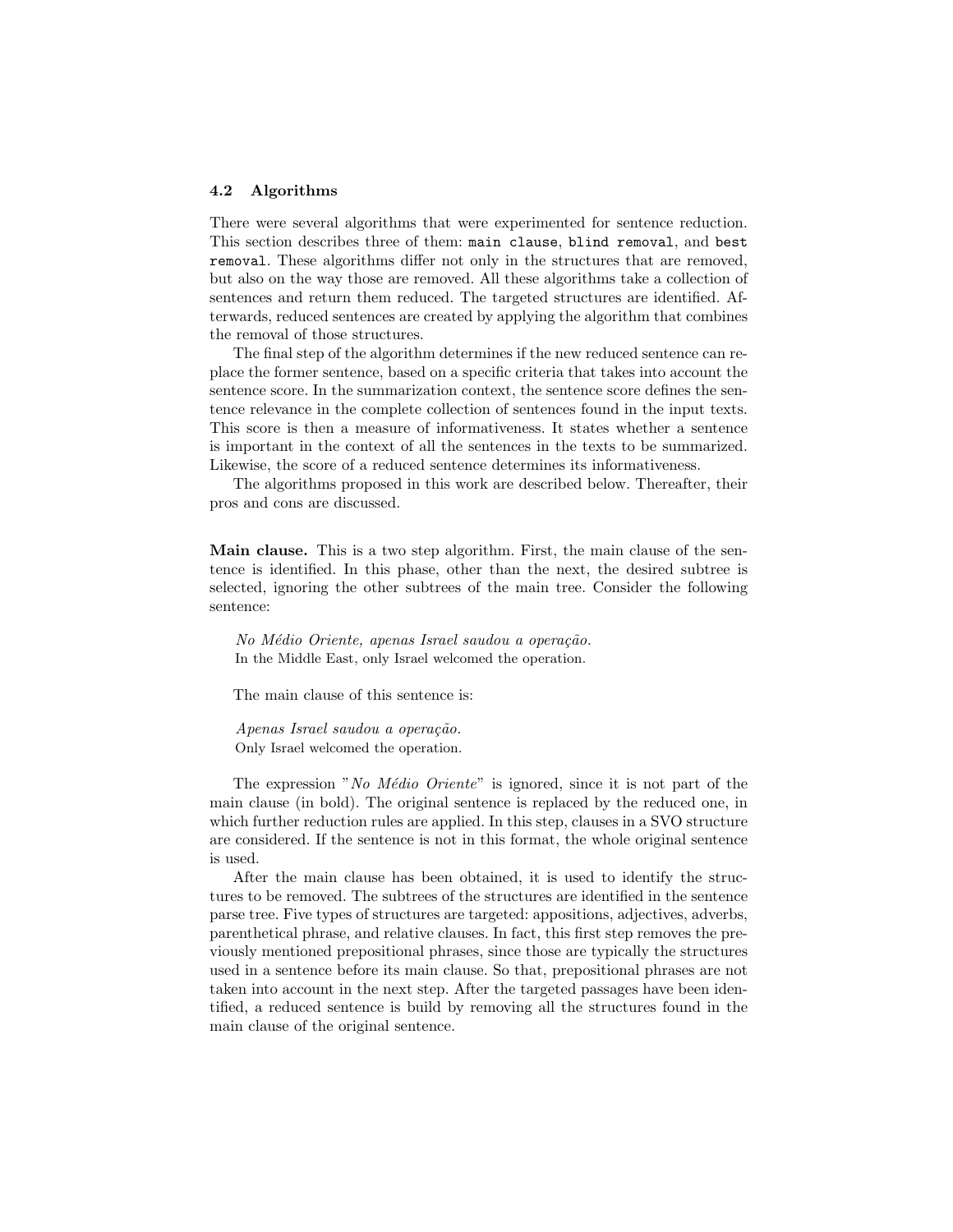In this example, the main clause of this sentence contains just one removable passage:

– Adverb phrase –  $Apenas$  (only)

So that, the reduced sentence produced by this algorithm would be the following.

Israel saudou a operação. Israel welcomed the operation.

A detailed description of this algorithm can be found in [21].

Blind removal. This algorithm takes four types of structures and removes them all from the original sentence. The structures considered in this algorithm are: appositions, parenthetical phrases, relative clauses, and prepositional phrases.

Consider the following sentence:

Também hoje, na conferência de líderes, o ministro dos Assuntos Parlamentares, Jorge Lac˜ao, afirmou ter-se descoberto que o gabinete do primeiroministro tinha ficado de fora.

Today also, at the leadership conference, the Minister for Parliamentary Affairs, Jorge Lacão, said to have discovered that the office of the prime minister had been excluded.

Removable passages:

- Apposition Jorge Lacão
- $-$  Prepositional phrase na conferência de líderes (at the leadership conference)

In this algorithm, all these passages are removed from the original sentence, building the following reduced sentence.

Também hoje, o ministro dos Assuntos Parlamentares afirmou ter-se descoberto que o gabinete do primeiro-ministro tinha ficado de fora.

Today also, the Minister for Parliamentary Affairs said to have discovered that the office of the prime minister had been excluded.

This reduced sentence is the one used to be compared to the original sentence.

Best removal. This is an algorithm that uses the concept of power set, the set of all subsets of a given set. In the context of this work, the power set of a given sentence is composed by all the sentences obtained by combining the removal of the structures that have been identified as removable. Four types of structures are considered in this algorithm: appositions, parenthetical phrases, relative clauses, and prepositional phrases. Recall the sentence illustrated in the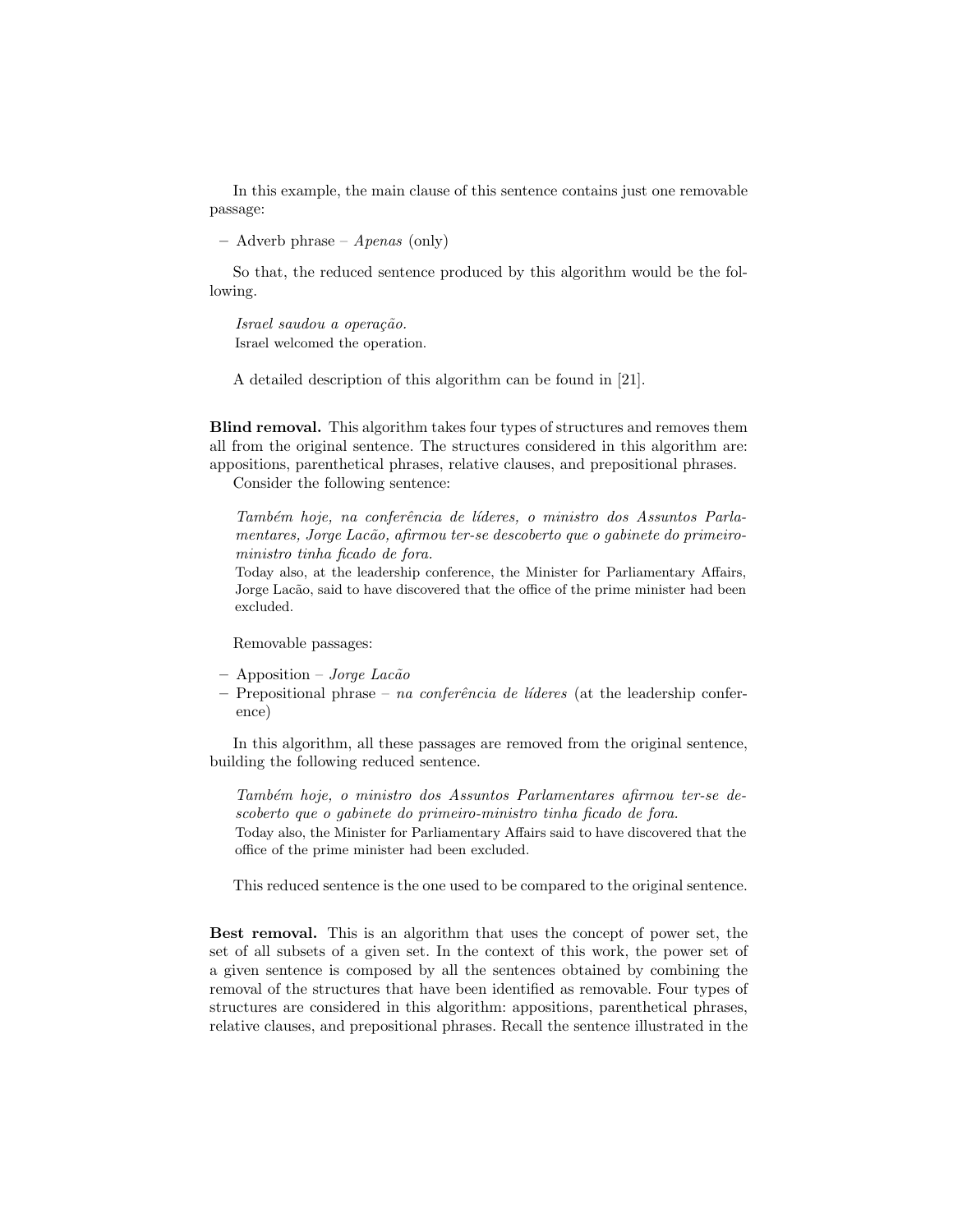previous algorithm and its removable passages.

Também hoje, na conferência de líderes, o ministro dos Assuntos Parlamentares, Jorge  $\overline{Lacão}$ , afirmou ter-se descoberto que o gabinete do primeiroministro tinha ficado de fora.

Today also, at the leadership conference, the Minister for Parliamentary Affairs, Jorge Lacão, said to have discovered that the office of the prime minister had been excluded.

This sentence contains two removable passages (underlined): the apposition – Jorge Lacão –, and the prepositional phrase – na conferência de líderes.

The following example shows the original sentence and its score.

| Também hoje, na conferência de líderes, o ministro dos Assun-   1.7200 |  |
|------------------------------------------------------------------------|--|
| tos Parlamentares, Jorge Lacão, afirmou ter-se descoberto que o        |  |
| gabinete do primeiro-ministro tinha ficado de fora.                    |  |
| Today also, at the leadership conference, the Minister for Parliamen-  |  |
| tary Affairs, Jorge Lacão, said to have discovered that the office of  |  |
| the prime minister had been excluded.                                  |  |

The following table describes the sentences in the power set and their respective scores. These sentences were created by combining the removal of the identified structures. Their scores were obtained by summing the score (obtained in the summarization process) of each word composing the reduced sentence divided by the total number of words defining the new sentence. From the first sentence was removed the apposition phrase *Jorge Lacão*. The second sentence does not contain both removable passages Jorge Lacão and na conferência de  $lideres.$  Finally, the third one does not include the parenthetical phrase na conferência de líderes.

| Também hoje, na conferência de líderes, o ministro dos Assun-   1.8175 |  |
|------------------------------------------------------------------------|--|
| tos Parlamentares afirmou ter-se descoberto que o gabinete do          |  |
| primeiro-ministro tinha ficado de fora.                                |  |
| Today also, at the leadership conference, the Minister for Parliamen-  |  |
| tary Affairs said to have discovered that the office of the prime min- |  |
| ister had been excluded.                                               |  |
| Também hoje o ministro dos Assuntos Parlamentares afirmou (1.7053)     |  |
| ter-se descoberto que o gabinete do primeiro-ministro tinha fi-        |  |
| cado de fora.                                                          |  |
| Today also the Minister for Parliamentary Affairs said to have dis-    |  |
| covered that the office of the prime minister had been excluded.       |  |
| Também hoje o ministro dos Assuntos Parlamentares, Jorge (1.6000)      |  |
| Lacão, afirmou ter-se descoberto que o gabinete do primeiro-           |  |
| ministro tinha ficado de fora.                                         |  |
| Today also the Minister for Parliamentary Affairs, Jorge Lacão, said   |  |
| to have discovered that the office of the prime minister had been      |  |
| excluded.                                                              |  |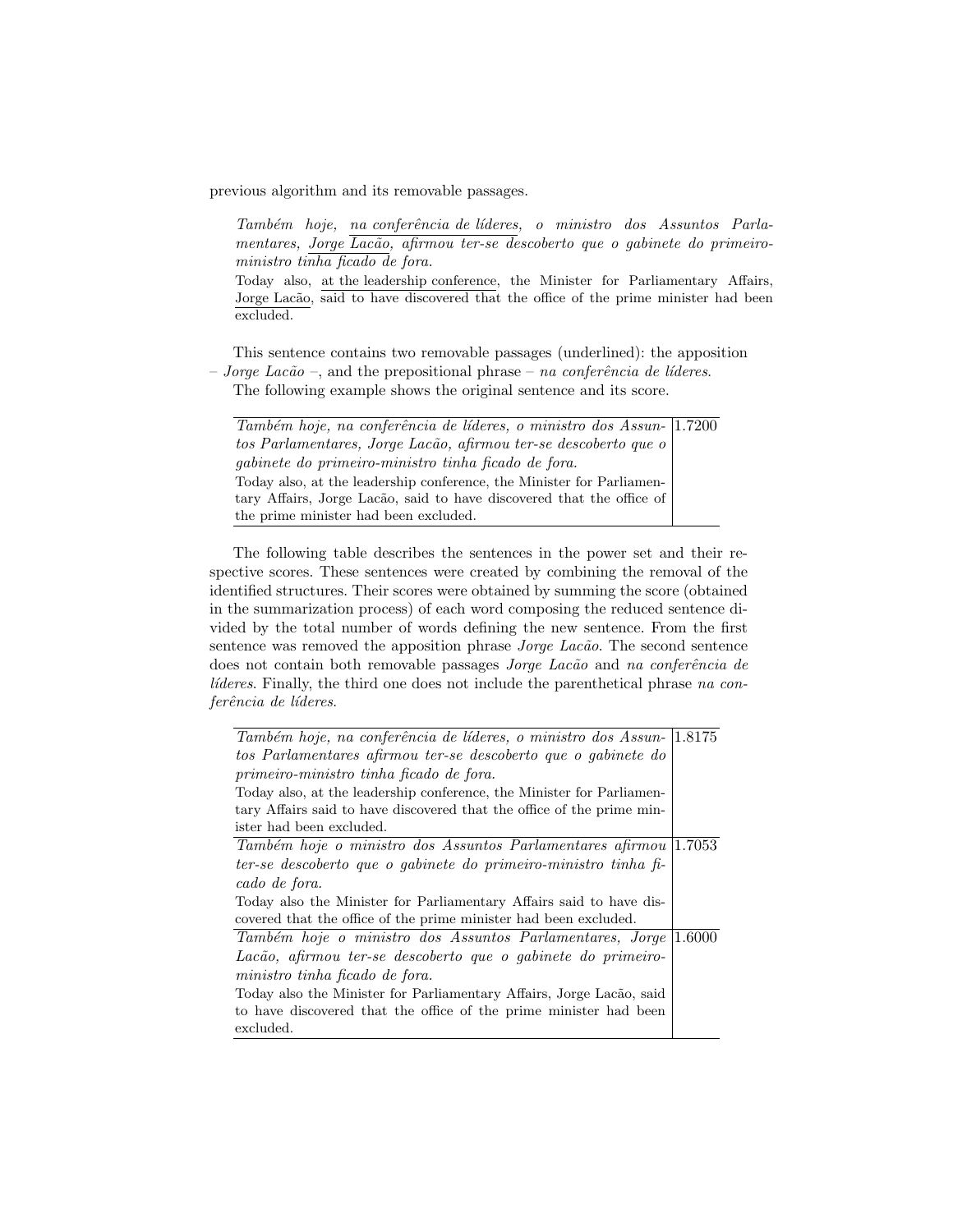After the power set has been defined, all the sentences are ordered by their score. As shown in the table, depending on the passage that has been removed or the combination of passages removed, the score of the reduced sentence keeps changing. This means that there are some expressions that contain more information than others, as the sentence score is a measure of informativeness. The reduced sentence will then be the sentence in the power set that has the maximum score.

#### 4.3 Sentence selection

After the structures have been removed from the sentence, it is time to determine if this new reduced sentence should replace the original one.

Hence, the sentence score is considered. As mentioned above, in the summarization algorithm, the sentence score defines the sentence relevance to the complete collection of sentences obtained from the input texts. This score is computed using the tf-idf metric, which states that the relevance of a term not only depends on its frequency over the collection of texts, but also it depends on the number of documents in which the term occurs. Equation 1 describes the computation of the sentence score.

$$
score_S = \frac{\sum_w tf - idf_w}{totalWords_S} \tag{1}
$$

Hence,  $score_S$  of the sentence S measures the relevance of this sentence considering the collection of sentences obtained from the input texts.

As words or expressions were removed from the original sentence to create the new reduced sentence, the score of this reduced sentence must be computed, considering only the words that it now contains. After having both sentence scores, the original sentence score is compared to the one of its reduced version. If the reduced sentence score is higher than the one of the original sentence, the reduced sentence replaces the former one in the summary.

This procedure ensures that sentence reduction indeed helps to improve the content of the summary, by including only the reduced sentences that contribute to maximize the informativeness of the final summary.

## 5 Pilot study

In order to illustrate the previous algorithms, a pilot study including a summary composed by two sentences has been conducted. Note that, in this study, after sentence reduction is applied to the summary, no more information is being added to it, despite that the summarization process completes the summary until the number of words defined by the compression rate is met.

Consider the following summary: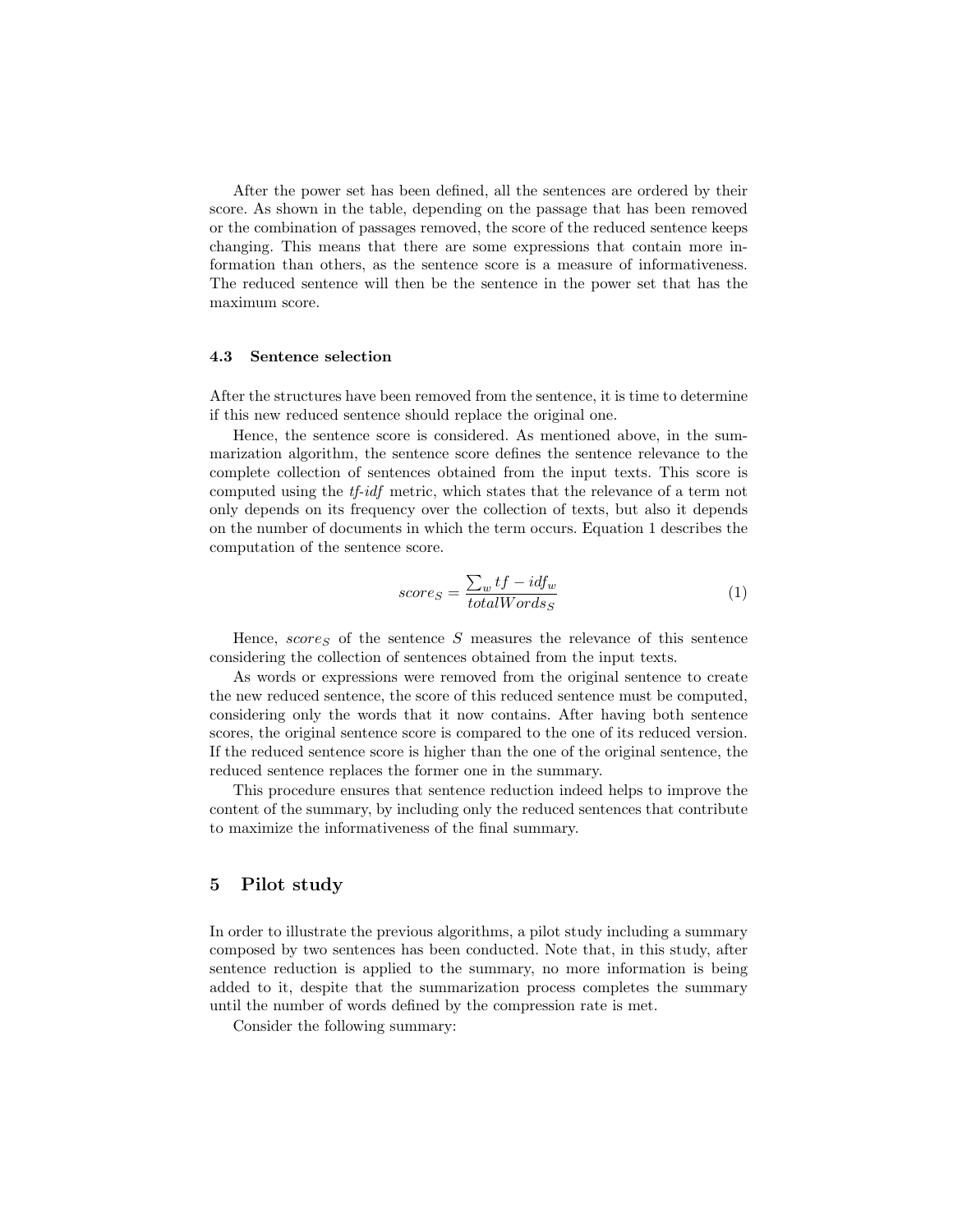Esta foi a primeira pesquisa da série CNI/Ibope feita já com a lista oficial de candidatos `a Presidˆencia registrados no TSE  $(Tribunal Superior Eleitoral).$  Se a eleição fosse hoje, o pres- $\overline{idente}$  Luiz Inácio Lula da Silva, candidato à  $\overline{reelei}$ ção, teria  $44\%$  das intenções de voto, contra 25% de Geraldo Alckmin, de acordo com a pesquisa CNI/Ibope divulgada nesta sexta-feira.

This was the first survey in the series CNI/IBOPE, done already with the official list of presidential candidates registered in the TSE (Supreme Electoral Tribunal). If the election were today, President Luiz Inacio Lula da Silva, candidate for re-election, would have 44% of the vote, against 25% of Geraldo Alckmin, according to CNI/Ibope released on Friday.

This summary contains the following structures (underlined in the example) that can be targeted to be removed:

- Adverb $\#1 i\acute{a}$
- $-$  Adjective  $-$  oficial
- Parenthetical phrase Tribunal Superior Eleitoral
- $–$  Adverb $#2 h$ oje
- $-$  Apposition phrase *candidato* à reeleição
- $-$  Prepositional phrase  $-$  de acordo com a pesquisa CNI/Ibope divulgada nesta sexta-feira.

Also, the main clauses of each have been identified:

Main clause $#1$  Esta foi a primeira pesquisa da série CNI/Ibope.

Main clause $#2$  O presidente Luiz Inácio Lula da Silva, candidato à reeleição, teria  $44\%$  das intenções de voto, contra  $25\%$  de Geraldo Alckmin, de acordo com a pesquisa CNI/Ibope divulgada nesta sexta-feira.

Table 1 describes which structures were removed using each algorithm.

|                      |     | Main clause Blind removal Best removal |     |
|----------------------|-----|----------------------------------------|-----|
| Adverb $#1$          | N/A |                                        |     |
| Adjective            | N/A |                                        |     |
| Parenthetical phrase | N/A | Yes                                    | Yes |
| Adverb $#2$          | N/A |                                        |     |
| Apposition phrase    | Yes | Yes                                    | Yes |
| Prepositional phrase |     | Yes                                    | No  |
| Main clause#1        | Yes |                                        |     |
| Main clause#2        | Yes |                                        |     |

Table 1. Structures removed using each algorithm

As illustrated in the previous Table, main clause does not take into account the first four structures, since its first step is to obtain the main clause, and those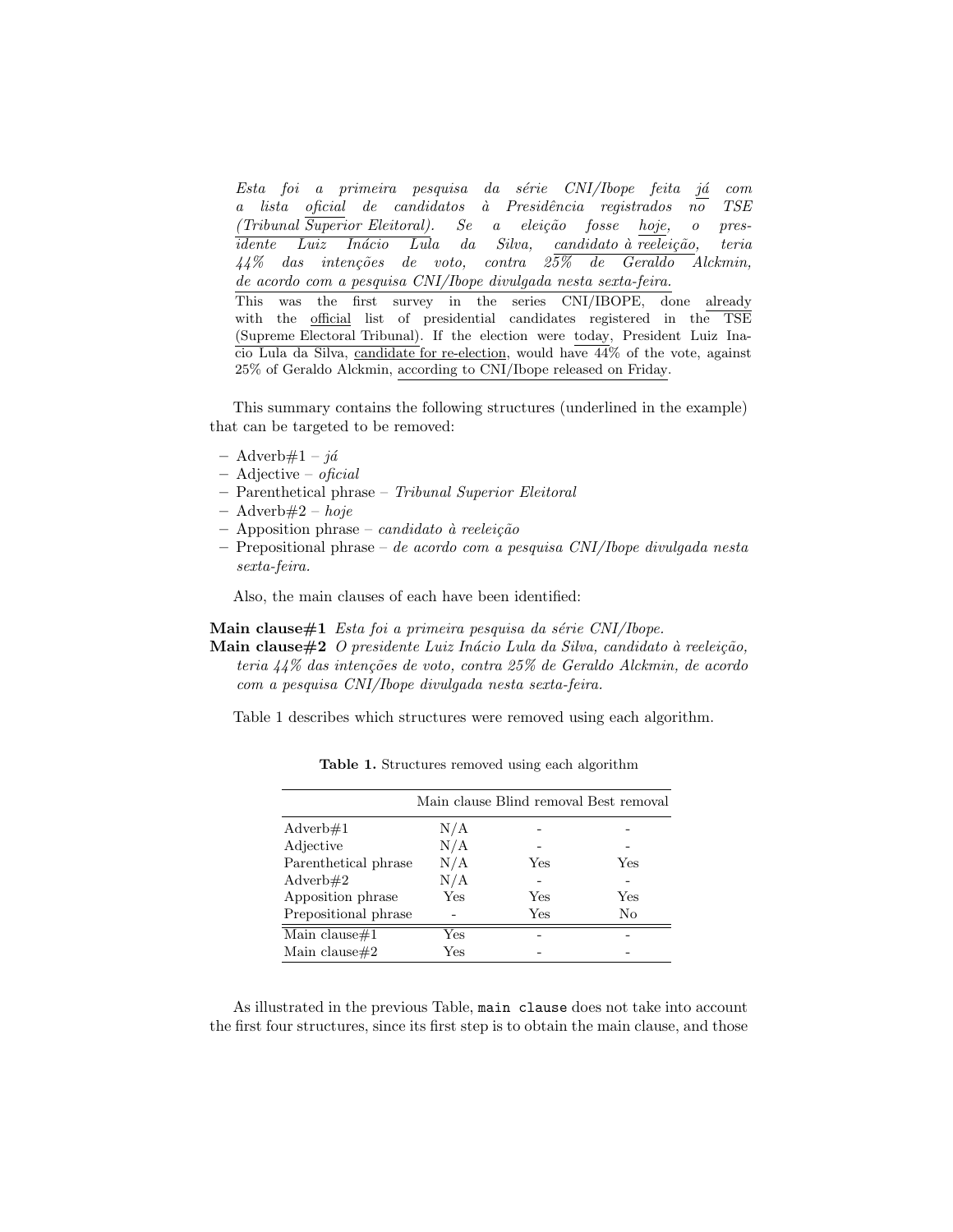structures are not part of the main clause. Yet, both blind removal and best removal do not consider adjectives and adverbs.

Table 2 describes the number of words removed by all these algorithms.

|            |    | Main clause Blind removal Best removal |  |
|------------|----|----------------------------------------|--|
| Sentence#1 | 16 |                                        |  |
| Sentence#2 |    | 12                                     |  |
| Total      | 24 | 15                                     |  |

Table 2. Algorithm statistics (number of words removed)

In this very small example, there are some issues to be noticed. Despite that by applying best removal there is no more space in the summary for another sentence, it is possible to be sure that, with this algorithm, the best reduced sentence is created, maximizing the information of the current summary. Yet, blind removal removes all the structures allowing for more room to include new information, whether this information is relevant or not. Otherwise, when using main clause, two much information is lost, and there are no guarantees that the sentences added afterwards would include this information.

## 6 Discussion

The main assumption of a reduction process is that the identified structures are considered prone to be removed because they express additional information in the context of the sentence that can be avoided without jeopardizing the key content of the sentence they belong to. In addition, a well-defined sentence is easier to understand. Based on these two assumptions was created the very first approach to sentence reduction: the main clause algorithm. Firstly, the sentence is reduced to its main content, by identifying its SVO structure, and afterwards, the additional information is removed considering five types of passages.

However, this algorithm has some drawbacks. In fact, the SVO structure was difficult to retrieve, since there are many sentences that do not follow this structure. Furthermore, there were too many passages identified to be removed and sometimes the meaning of the sentence was not expressed, specially when adjectives and adverbs were removed.

These observations brought new decisions concerning the type of structures targeted. As not all these structures should be considered dispensable, a subset of them was selected. Considering their specific nature, appositions, parenthetical phrases, prepositional phrases and relative clauses are phrases that contain additional information to the content already expressed.

Thus, the next two algorithms, blind removal and best removal, considered only these types of passages. The next approach to the current reduction process, blind removal, defines that all the information expressed in those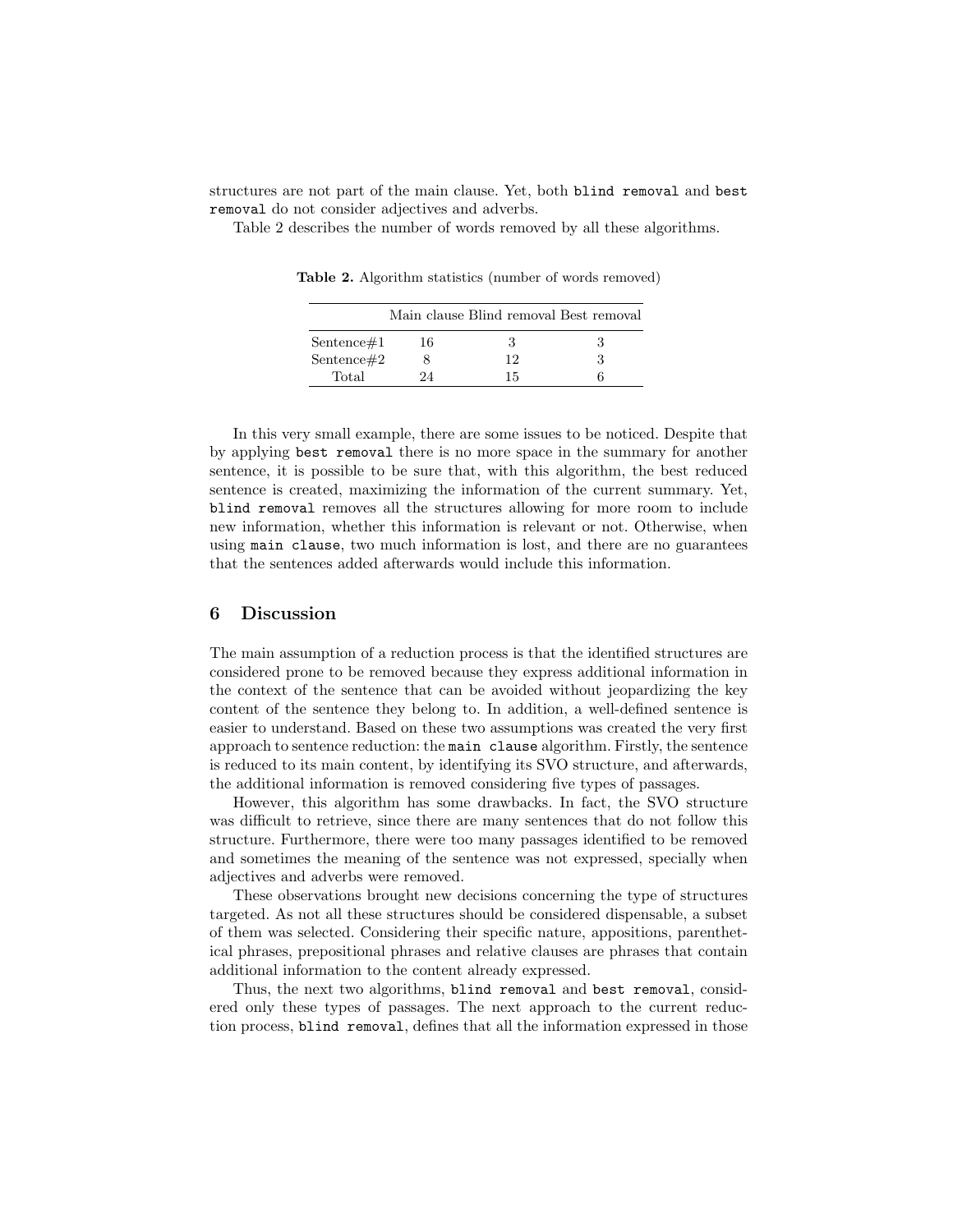structures is dispensable. Thus, all the candidate passages are blindly removed from all the sentences that go through this process. Considering the parenthetical nature of these passages, their simple removal would make room for more information to be included in the summary. In fact, the verification of the score, made after the sentence has been reduced, accounts for the informativeness of the sentence, and thus of the summary. However, after applying this algorithm, we concluded that there were some passages that by being removed would compromise the comprehensiveness of the text.

This conclusion drove the decision of applying the third algorithm, best removal. This algorithm aims to both maximize the information in the sentence and improve the comprehension of that sentence. By removing the structures carefully, taking into account the ones that improve the sentence informativeness, it is expected that consequently the informativeness of the summary also improves. Despite that by definition these structures constitute additional information, this information might not have been expressed yet in the summary. As stated above, the simple removal of all these structures can create incomprehensible sentences with too few information. The sentence score, by being the measure of the sentence informativeness, determines which of the reduced sentences created is the best, that is, the one that contains more information and, at the same time, discards the additional information.

In conclusion, best removal was then the final algorithm selected, since it verifies three important conditions: (1) it considers only the structures that indeed make up additional information; (2) it produces the best combination of a reduced sentence, and (3) in itself it takes into account the informativeness of the reduced sentences within the whole collection of sentences by considering their score.

# 7 Final remarks

This paper presents three possible algorithms to perform sentence reduction. The idea behind all these algorithms is detailed. Also, pros and cons of each one are commented and some final conclusions about their differences are drawn.

The approach that combines summarization with sentence reduction is an effective procedure that seeks to maximize the relevant information within a summary. In fact, by reducing the sentences from the initial set of sentences into their main content, sentence reduction allows for the inclusion of further sentences containing novel and relevant information. Moreover, the type of structures that are removed is also a matter of concern. As was discussed above, there are some structures that should not be removed, in order to ensure that the meaning of a sentence is kept. The algorithms presented also take this issue into account.

In the context of summarization, such a combination – summarization followed by sentence reduction – aims to produce highly informative summaries, containing the maximum amount of significant information.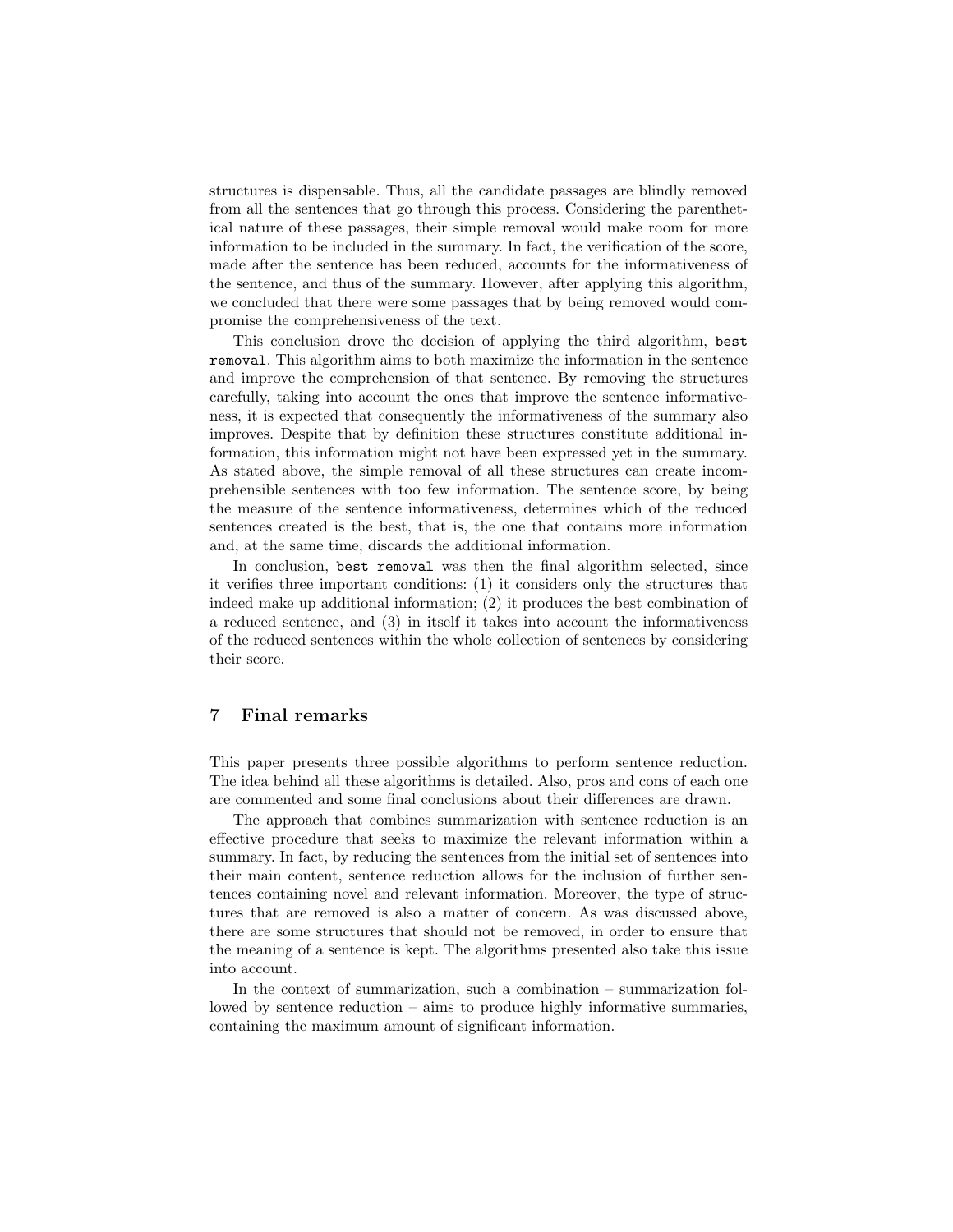# References

- 1. Silveira, S.B., Branco, A.: Enhancing multi-document summaries with sentence simplification. In: ICAI 2012: International Conference on Artificial Intelligence, Las Vegas, USA (July 2012) 742–748
- 2. Lin, C.Y.: Improving summarization performance by sentence compression: a pilot study. In: Proceedings of the sixth international workshop on Information retrieval with Asian languages - Volume 11. AsianIR '03, Stroudsburg, PA, USA, Association for Computational Linguistics (2003) 1–8
- 3. Berg-Kirkpatrick, T., Gillick, D., Klein, D.: Jointly learning to extract and compress. In: Proceedings of the 49th Annual Meeting of the Association for Computational Linguistics: Human Language Technologies - Volume 1. HLT '11, Stroudsburg, PA, USA, Association for Computational Linguistics (2011) 481–490
- 4. Marsi, E., Krahmer, E., Hendrickx, I., Daelemans, W.: Empirical methods in natural language generation. Springer-Verlag, Berlin, Heidelberg (2010) 45–66
- 5. Feng, L.: Text simplification: A survey. Technical report, The City University of New York (2008)
- 6. Chandrasekar, R., Doran, C., Srinivas, B.: Motivations and methods for text simplification. In: In Proceedings of the Sixteenth International Conference on Computational Linguistics (COLING '96). (1996) 1041–1044
- 7. Jing, H.: Sentence reduction for automatic text summarization. In: Proceedings of the sixth conference on Applied natural language processing, Morristown, NJ, USA, Association for Computational Linguistics (2000) 310–315
- 8. Jing, H., McKeown, K.R.: Cut and paste based text summarization. In: Proceedings of the 1st North American chapter of the Association for Computational Linguistics conference. NAACL 2000, Stroudsburg, PA, USA, ACL (2000) 178–185
- 9. Blair-Goldensohn, S., Evans, D., Hatzivassiloglou, V., Mckeown, K., Nenkova, A., Passonneau, R., Schiffman, B., Schlaikjer, A., Advaith, Siddharthan, A., Siegelman, S.: Columbia university at duc 2004. In: Proceedings of the 2004 document understanding conference (DUC 2004). HLT/NAACL 2004, Boston, Massachusetts (2004) 23–30
- 10. Conroy, J., Schlesinger, J., Stewart, J.: Classy query-based multidocument summarization. In: Proceedings of 2005 Document Understanding Conference, Vancouver, BC (2005)
- 11. Siddharthan, A., Nenkova, A., McKeown, K.: Syntactic simplification for improving content selection in multi-document summarization. In: COLING '04: Proceedings of the 20th international conference on Computational Linguistics, Morristown, NJ, USA, ACL (2004) 896
- 12. Zajic, D., Dorr, B.J., Lin, J., Schwartz, R.: Multi-candidate reduction: Sentence compression as a tool for document summarization tasks. Inf. Process. Manage. 43(6) (2007) 1549–1570
- 13. Cohn, T., Lapata, M.: Sentence compression as tree transduction. J. Artif. Intell. Res. (JAIR) 34 (2009) 637–674
- 14. Filippova, K.: Multi-sentence compression: finding shortest paths in word graphs. In: Proceedings of the 23rd International Conference on Computational Linguistics. COLING '10, Stroudsburg, PA, USA, ACL (2010) 322–330
- 15. Lloret, E.: Text Summarisation based on Human Language Technologies and its Applications. PhD thesis, Universidad de Alicante (2011)
- 16. Wubben, S., van den Bosch, A., Krahmer, E.: Sentence simplification by monolingual machine translation. In: ACL – The 50th Annual Meeting of the Association